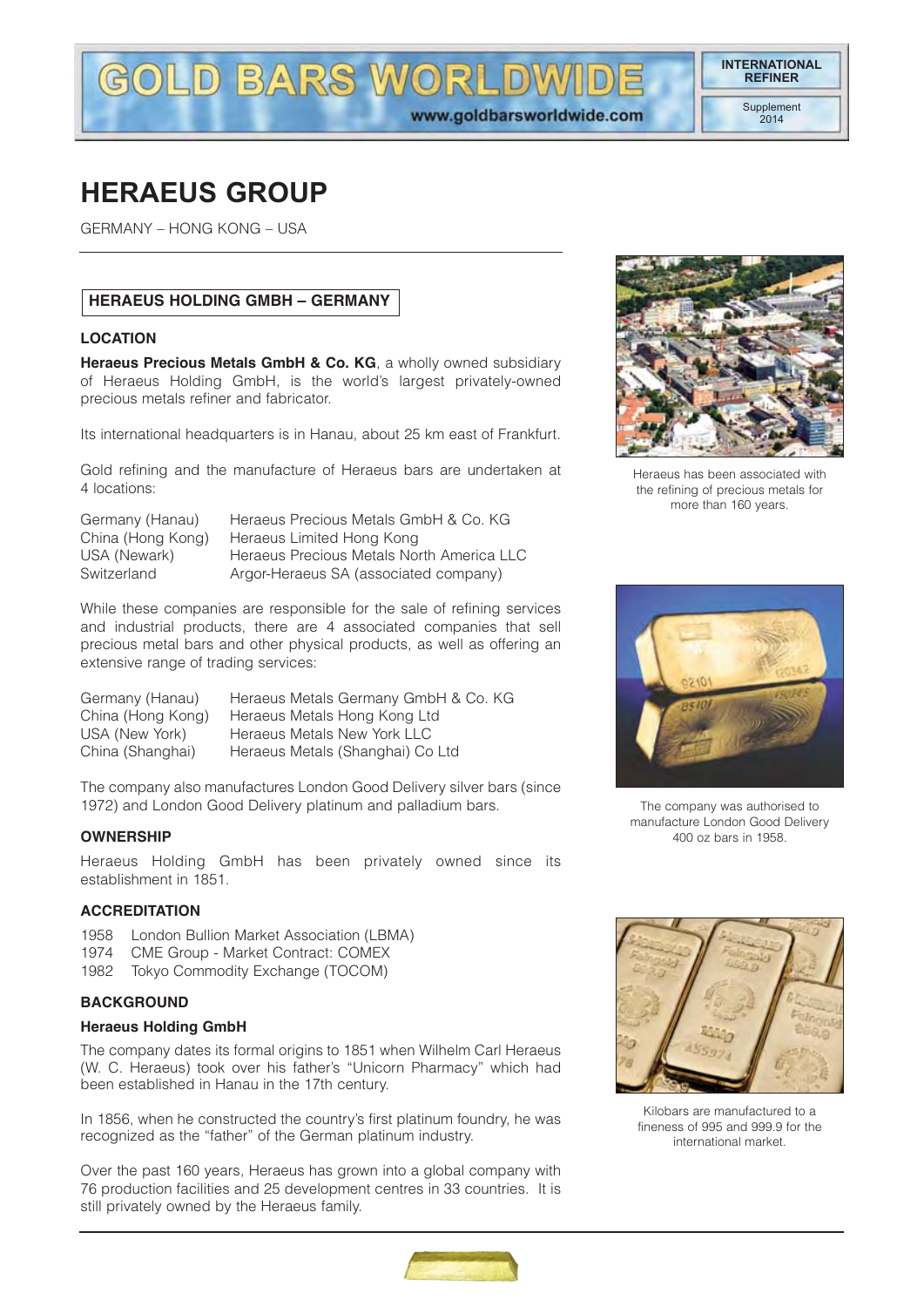Heraeus is divided into seven large business groups: Precious Metals, Materials and Technologies, Sensors, Biomaterials and Medical Products, Dental, Quartz Glass and Specialty Light Sources.

## **Heraeus Precious Metals GmbH & Co. KG**

The company operates five divisions: Thick Film Materials, Chemicals, Conductive Polymers, Medical Components and Trading.

Although gold refining and bar manufacture have always taken place in Hanau, bars are also manufactured by its refineries in Hong Kong and the USA, and by its associated company, Argor-Heraeus SA, in Switzerland.

Apart from gold, Heraeus refines platinum group metals and silver, producing bars and many products for the platinum group metal and silver industries.

Number of employees: 13,300 (Group)

## **GOLD SERVICES**

Heraeus Precious Metals GmbH & Co KG focuses on:

- (1) Gold refining and the recycling of scrap
- (2) Gold products for the jewellery industry
- (3) Gold products for the electronics and decorative industries
- (4) Gold products for the dental industry
- (5) Gold bars

## **GOLD REFINING AND RECYCLING OF SCRAP**

The company normally accepts the following gold-bearing materials for refining to specified purities up to 999.9:

- Semi-refined bullion
- Mine dore: predominantly gold
- Mine dore: predominantly silver
- Electrolytic slimes: derived from copper
- Electrolytic slimes: derived from silver
- Precipitated gold slimes
- Loaded carbon
- Old jewellery
- Jewellery manufacturers scrap
- Dental scrap
- Old coins and medals

Gold refining methods include pyrometallurgical chlorination, wet chemical chlorination (aqua regia and chlorine gas), electrolysis, wet chemical parting, solvent extraction, cupellation and ion exchange.

Annual gold refining capacity worldwide is recorded at 400-500 tonnes.

#### **GOLD BARS**

A standard range of 6 cast bars and 13 minted bars.

Cast: 400 oz, 100 oz (USA only), 1000 g, 500g, 250 g, 100 g Minted: 1 g – 100 g, 1 oz (7 bars) Kinebars<sup>®</sup>: 1 g – 20 g, 1 oz (6 bars)

The kinebars® bear the stamps of Argor-Heraeus SA, but are issued in packaging under the name of Heraeus for distribution in Germany.

The company also manufactures bars weighing approximately 12.5 kg for fabricators.



Heraeus operates gold refineries in Germany, Hong Kong and the USA, and is a major shareholder of Argor-Heraeus (Switzerland).



Melting old gold scrap.



On 400 oz bars since 1974.

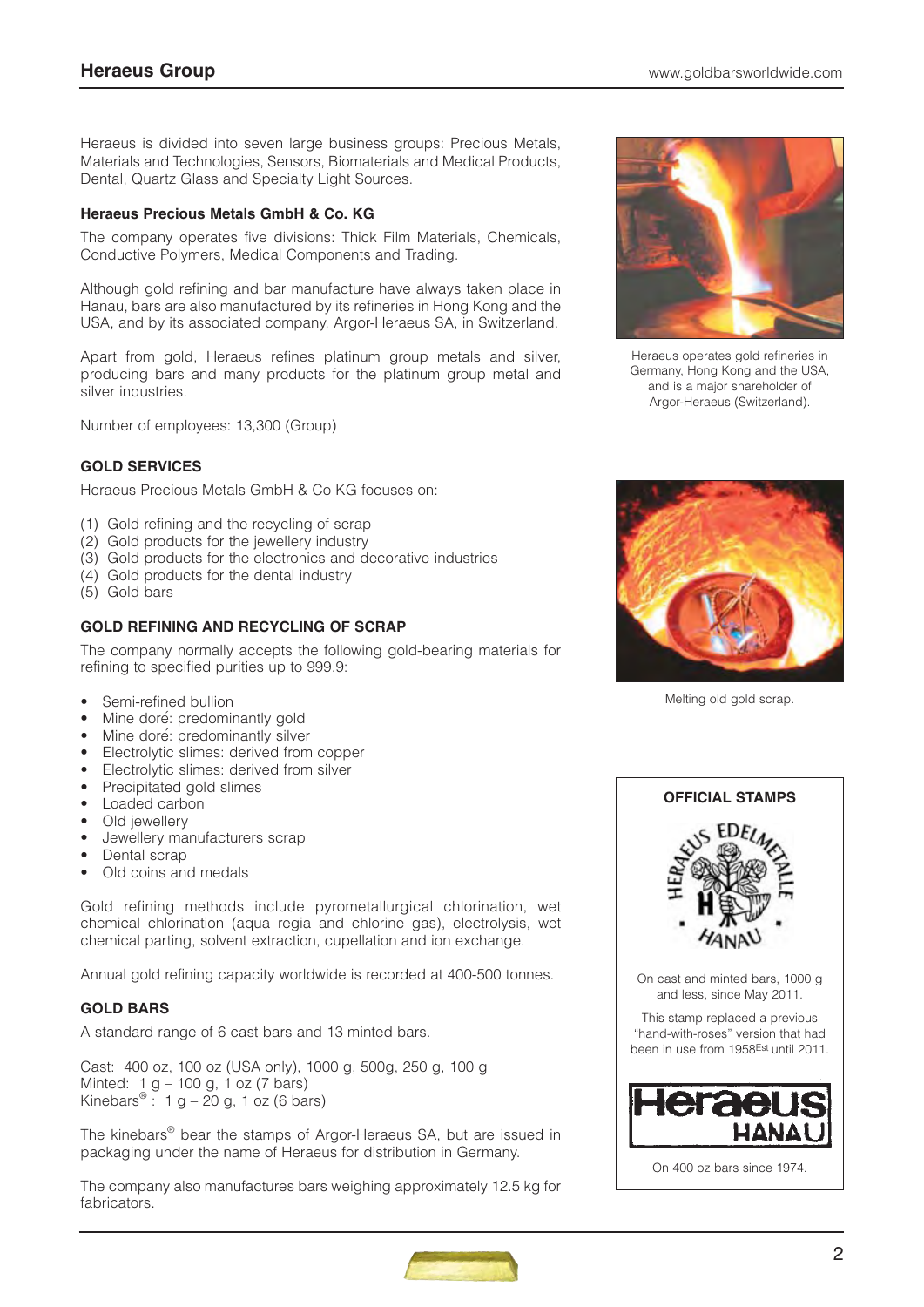| Weight          | <b>Type</b>                      | <b>Fineness</b> | <b>Shape</b>      | <b>Dimensions</b><br>mm        | <b>First</b><br><b>Made</b> | <b>Serial Number</b><br>System* | <b>System</b><br><b>Introduced</b> |
|-----------------|----------------------------------|-----------------|-------------------|--------------------------------|-----------------------------|---------------------------------|------------------------------------|
| 400 oz          | Cast                             | $995 + 999.9$   | Rectangular       | 245 x 82 x 34                  | 1962                        | Letter                          | 1962*                              |
|                 |                                  |                 |                   | $230 \times 60$ (base)         |                             | Plus 5 numbers                  |                                    |
|                 |                                  |                 |                   |                                |                             | Plus year date                  |                                    |
| 100 oz          | Cast                             | 999.9           | Rectangular       | n.a.                           | 1989                        | Letter                          | n.a.                               |
|                 |                                  |                 |                   |                                |                             | Plus 5 numbers                  |                                    |
| 1000 g          | Cast                             | 995, 999.9      | Rectangular       | $116.5 \times 51.0 \times 9.5$ | 1995                        | Letter                          | 1995                               |
|                 |                                  |                 |                   |                                |                             | Plus 4 numbers                  |                                    |
| 500 g           | Cast                             | 995,999.9       | Rectangular       | $91.0 \times 41 \times 7.6$    | 1995                        | Letter                          | 1995                               |
|                 |                                  |                 |                   |                                |                             | Plus 4 numbers                  |                                    |
| 250 g           | Cast                             | 999.9           | Rectangular       | $50.0 \times 30.5 \times 9.0$  | 1995                        | Letter                          | 1995                               |
|                 |                                  |                 |                   |                                |                             | Plus 4 numbers                  |                                    |
| 100 g           | Cast                             | 999.9           | Rectangular       | 44.0 x 26.0 x 4.5              | 2008                        | 2 Letters                       | 2008                               |
|                 |                                  |                 |                   |                                |                             | Plus 4 numbers                  |                                    |
|                 |                                  |                 |                   |                                |                             |                                 |                                    |
| 100 g           | Minted                           | 999.9           | Rectangular       | 49.65 x 28.45 x 3.85           | 2001                        | 6 numbers                       | 2011                               |
| 50 g            | Minted                           | 999.9           | Rectangular       | 49.65 x 28.45 x 1.95           | 2001                        | 6 numbers                       | 2011                               |
| 20 <sub>g</sub> | Minted                           | 999.9           | Rectangular       | 40.4 x 23.3 x 1.3              | 2001                        | 6 numbers                       | 2011                               |
| 10 <sub>g</sub> | Minted                           | 999.9           | Rectangular       | 31.5 x 18.5 x 1.05             | 2001                        | 6 numbers                       | 2011                               |
| 5 <sub>g</sub>  | Minted                           | 999.9           | Rectangular       | 23.0 x 14.0 x 0.95             | 2001                        | 6 numbers                       | 2011                               |
| 1 <sub>g</sub>  | Minted                           | 999.9           | Rectangular       | $15.0 \times 8.7 \times 0.5$   | 2001                        | 6 numbers                       | 2011                               |
| 1 oz            | Minted                           | 999.9           | Rectangular       | 40.4 x 23.3 x 1.75             | 2001                        | 6 numbers                       | 2011                               |
|                 |                                  |                 |                   |                                |                             |                                 |                                    |
| 20 $g^{**}$     | Kinebar <sup>®</sup>             | 999.9           | Rectangular       | $40.5 \times 23.4 \times 1.3$  | 1994                        |                                 |                                    |
| 10 g            | Kinebar <sup>®</sup>             | 999.9           | Rectangular       | 31.6 x 18.6 x 1.05             | 1994                        | $\overline{\phantom{a}}$        | ÷,                                 |
| 5 <sub>g</sub>  | Kinebar <sup>®</sup>             | 999.9           | Rectangular       | 23.1 x 14.1 x 0.95             | 1994                        | $\blacksquare$                  | $\overline{\phantom{0}}$           |
| 2g              | Kinebar <sup>®</sup>             | 999.9           | Rectangular       | 19.15 x 11.55 x 0.55           | 1994                        | $\overline{\phantom{a}}$        | $\overline{\phantom{a}}$           |
| 1 <sub>g</sub>  | Kinebar <sup>®</sup>             | 999.9           | Rectangular       | $15.1 \times 8.8 \times 0.5$   | 1994                        | $\frac{1}{2}$                   | $\frac{1}{2}$                      |
| 1 oz            | Kinebar $\overline{\mathcal{C}}$ | 999.9           | Rectangular       | 40.5 x 23.4 x 1.75             | 1994                        |                                 |                                    |
|                 |                                  |                 |                   |                                |                             |                                 |                                    |
| 1 <sub>g</sub>  | Minted                           | 999.9           | Square - For      | $10 \times 10 \times 0.6$      | 2013                        | Letter                          | 2013                               |
|                 |                                  |                 | <b>MultiCards</b> |                                |                             | Plus 5 numbers                  |                                    |

## **GOLD BARS – TECHNICAL DESCRIPTION**

Source: Heraeus Precious Metals GmbH & Co KG \* Serial numbers for 1000 g, 500 g and 250 g bars have been applied sequentially since 1995. \*\* The 6 kinebars<sup>®</sup> bear the stamps of Argor-Heraeus SA – first made in 1994.

## **HISTORY OF GOLD BAR MANUFACTURE**

Although gold refining dates back to 1856, historical information on bar manufacture is limited, due mainly to the destruction of archives during the Second World War.

In 1958 (est), the company issued 3 cast bars: 1000 g, 500 g and 250 g, together with 4 minted bars: 100 g, 50 g, 20 g and 10 g.

In 1962, although Heraeus had been accredited to the London Gold Market since 1958, 400 oz bars were introduced.

In 1977, 5 g minted bars were launched, followed by 1 g bars (1981).

Over the period 1984-1988, 1 g bars were also issued with a diverse range of decorative designs on their reverse side.

In 1994, the kinebar® range (1 g – 20 g, 1 oz) was introduced.

In 1995, the dimensions of its small cast bars (1000 g, 500 g and 250 g) were changed, as well as two minted bars (20 g and 10 g). In 2001, the dimensions of all its minted bars were changed.



The company modified the dimensions of its 1000 g, 500 g and 250 g cast bars in 1995.

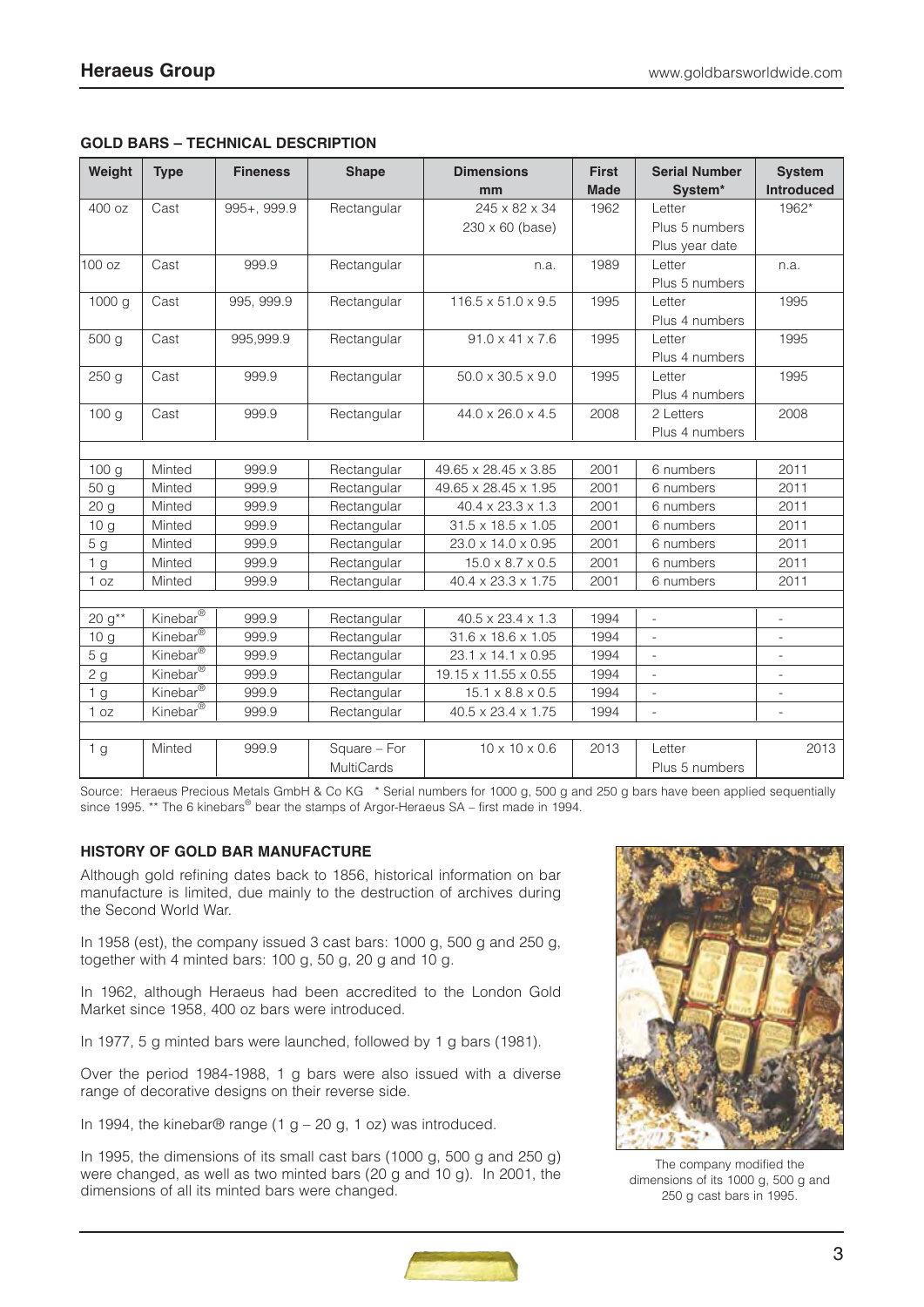In 2008, 100 g cast bars were issued.

In 2011, the company modified the "hand-with-roses" official stamp and the positioning of some words on bars, 1000 g and less. In addition, a serial numbering system was applied to minted bars, and new packaging was introduced that includes an assay certificate.

In 2013, Heraeus MultiCards, containing 10 x 1 g and 5 x 1 g square minted bars, were introduced.

#### **TRADE COMMUNICATION**

Enquiries by gold dealers and industrial customers should be directed to:

## **Trading Department (Heraeus Metals Germany GmbH & Co. KG)**

Tel: +49-6181-35 2750 Fax: +49-6181-35 9444 Email: edelmetallhandel@heraeus.com tradinghu@heraeus.com

Website: www.heraeus-trading.com

## **Refining Department of Heraeus Precious Metals GmbH & Co. KG**

Tel: +49-6181-35 5645 Fax: +49-6181-35 4739 Email: thomas.trin@heraeus.com

Websites: www.heraeus-edelmetallhandel.de and www.heraeus-trading.com

Correspondence address for all departments in Hanau:

Heraeus Precious Metals GmbH & Co. KG Heraeusstrasse 12-14 63450 Hanau **Germany** 



Heraeus has issued small gold bars since the 1950s. Kilobars can be stamped either "Feingold" or "Fine Gold".



The company's international precious metals trading desk in Hanau.



Manufacturing blanks for minted bars.



Minting the blanks into gold bars.

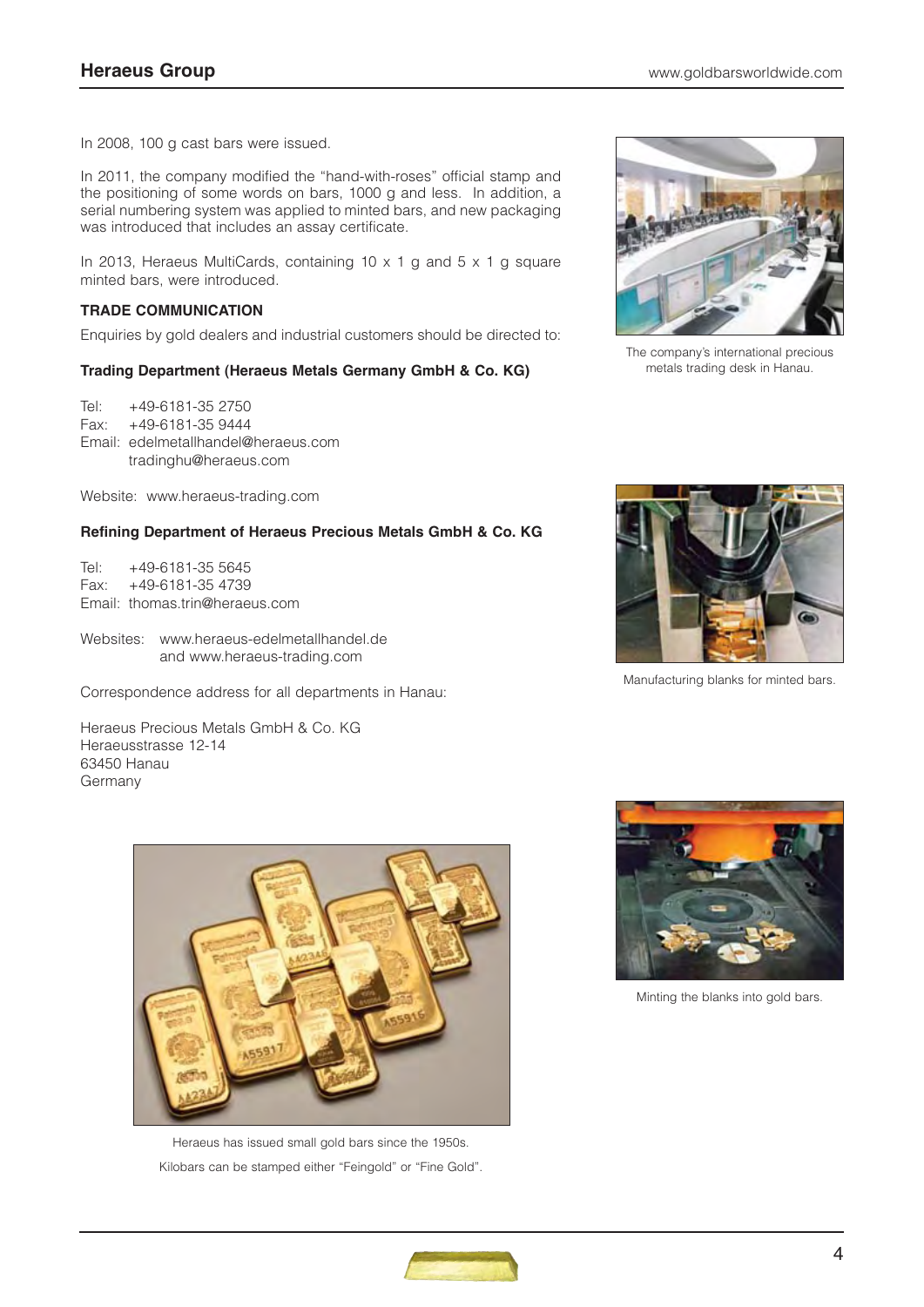## **EXAMPLES OF GOLD BARS**











Heraeus gold bars are available to investors in many countries.

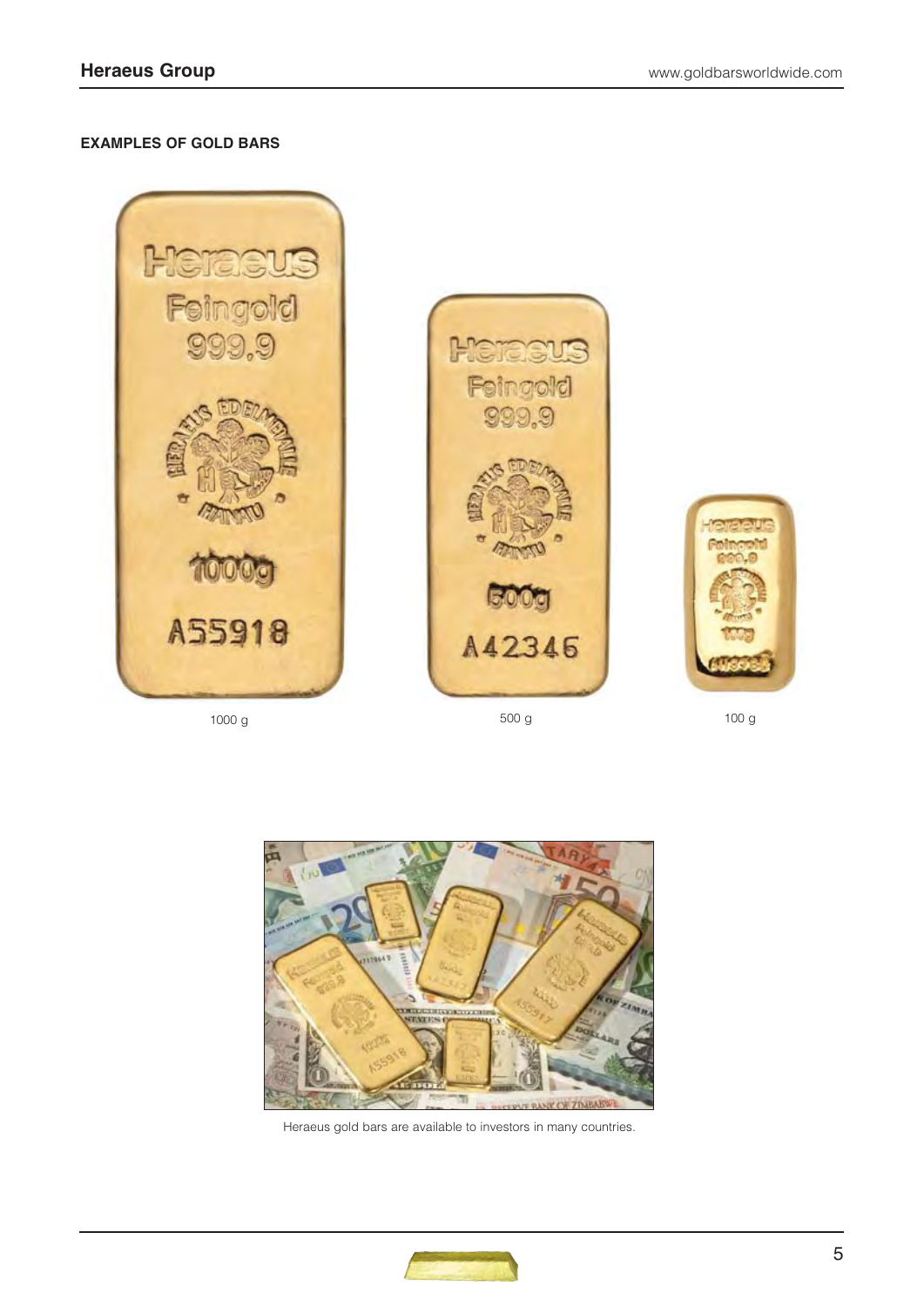





10 g kinebar®



Heraeus MultiCards, containing square 1 g bars, were introduced in 2013.



New packaging, which includes an assay certificate, was introduced in 2011.

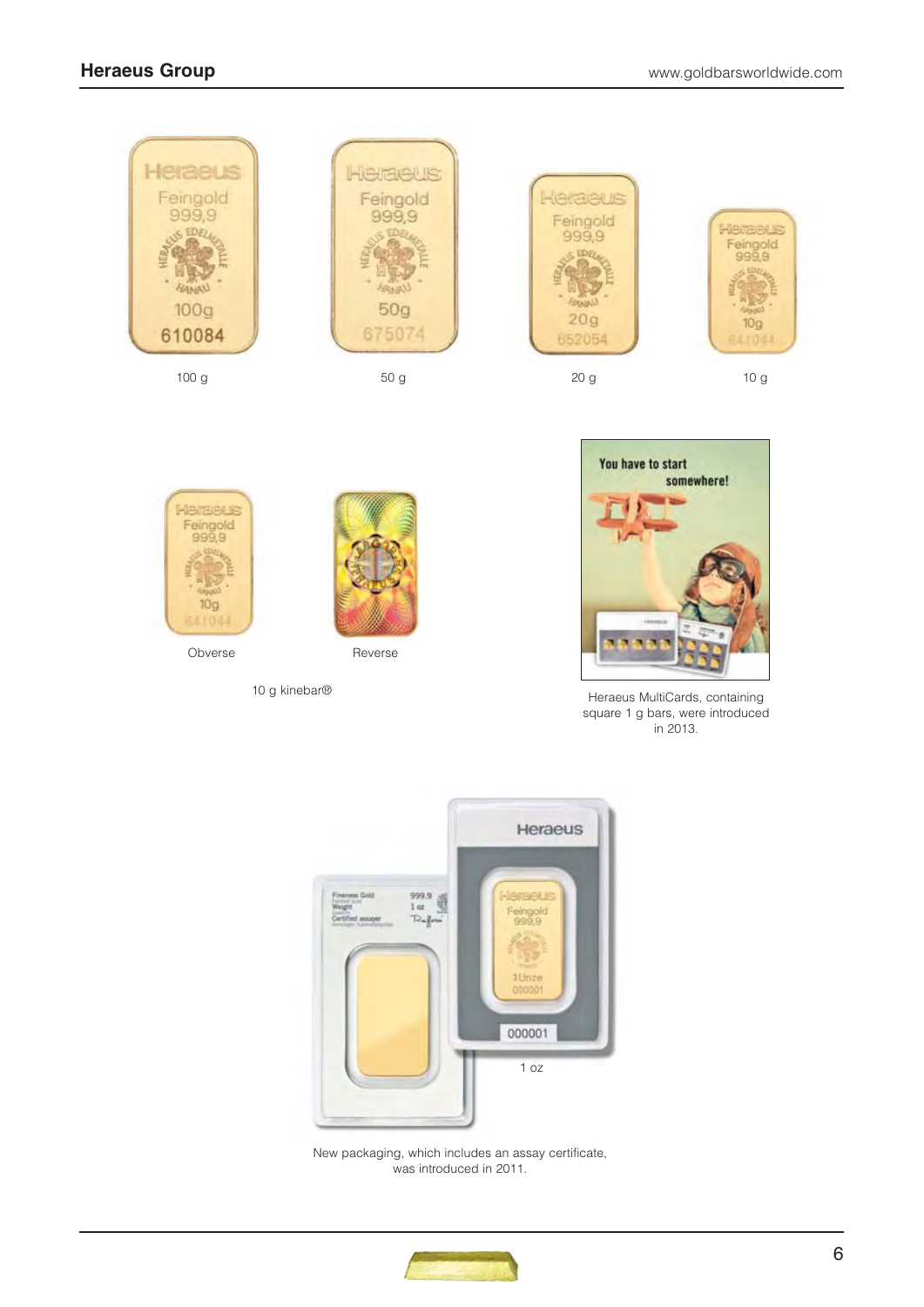## **HERAEUS LIMITED – HONG KONG**

#### **LOCATION**

**Heraeus Limited**, a major gold refiner and bar manufacturer, has its headquarters in Hong Kong, at Fanling in the New Territories.

Gold refining and the manufacture of bars and other precious metal products take place in Fanling.

#### **OWNERSHIP**

Heraeus Limited is wholly owned by Heraeus Precious Metals GmbH & Co KG whose international headquarters are in Hanau, Germany.

#### **ACCREDITATION**

- 2006 London Bullion Market Association (LBMA)
- 1989 CME Group Market Contract: COMEX
- 1999 The Chinese Gold & Silver Exchange Society, Hong Kong
- 2006 Dubai Multi Commodities Centre (DMCC)

The company also manufactures London Good Delivery silver bars (since 2010) and London Good Delivery platinum bars (since 2008) and palladium bars (since 2011).

## **BACKGROUND**

Heraeus Limited traces its origins in Hong Kong to Pacific Platers Ltd (established 1974) and Zenith Refinery Ltd (established 1975), which became subsidiaries of Heraeus Pacific Ltd in 1982, and wholly owned in 1985. Heraeus Pacific Ltd, renamed Heraeus Limited in 1986, had been established in Hong Kong to service the extensive gold jewellery and bar markets in South East Asia.

The original refinery had been established in Kwun Tong by Zenith Refinery Ltd in 1974. In 1994, Heraeus relocated the refinery to Fanling.

Sales offices have been located in Singapore since 1985, and in Manila since 1986. Other important Heraeus group companies are in Shanghai (Heraeus Materials Technology Shanghai Ltd) in Singapore (Heraeus Materials Singapore Pty Ltd) and South Korea (Heraeus Oriental Hi Tech Co Ltd), as well as in Japan (Heraeus KK).

Apart from gold, the company refines silver, platinum, palladium, also providing bars and other products for the platinum, palladium and silver industries.

Number of employees: 152

#### **GOLD SERVICES**

Heraeus Limited focuses on:

- (1) Gold refining and the recycling of scrap
- (2) Gold products for the jewellery industry
- (3) Gold products for the electronic industry
- (4) Gold products for the decorative industry
- (5) Gold bars

## **GOLD REFINING AND RECYCLING OF SCRAP**

The company normally accepts the following gold-bearing materials for refining to specified purities up to 999.9:



Heraeus Limited was established in 1986, although its origins in Hong Kong date back to 1974.



Kilobars are manufactured to a fineness of 995, 999.9 and 999.99 for the international market.



The company's 400 oz bars have been accepted as London Good Delivery since 2006.

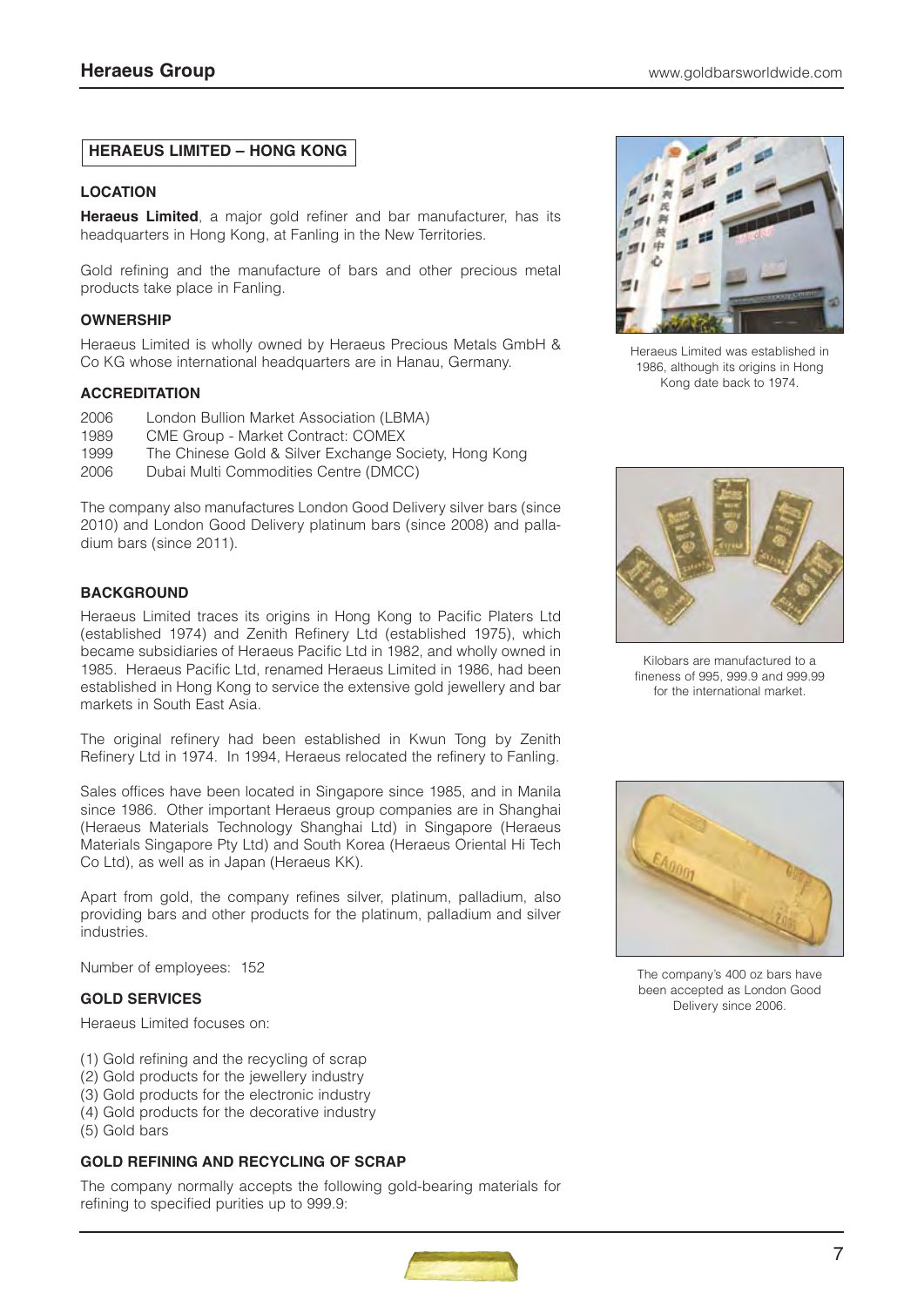- Semi-refined bullion
- Mine doré: predominantly gold
- Mine doré: predominantly silver
- Electrolytic slimes: derived from copper
- Electrolytic slimes: derived from silver
- Precipitated gold slimes
- Old jewellery
- Jewellery manufacturers scrap
- Electronic scrap
- Dental scrap
- Old coins and medals
- Plating solutions

Gold refining methods include wet chemical chlorination (aqua regia), electrolysis and wet chemical parting.

Sources of gold-bearing material is mainly from Asia and Asia-Pacific including Hong Kong, China, Indonesia, Philippines, Singapore, Australia and New Zealand.

Annual gold refining capacity is approximately 200 tonnes.

## **GOLD BARS**

A standard range of 5 cast bars: 400 oz, 1000 g, 10 tola, 5 tael (two versions).



Manufacturing kilobars at the company's large refinery in Fanling.

## **TECHNICAL DESCRIPTION**

| Weight            | <b>Type</b> | <b>Fineness</b> | <b>Shape</b> | <b>Dimensions</b><br><sub>mm</sub> | <b>First</b><br><b>Made</b> | <b>Serial Number</b><br><b>System</b> | <b>System</b><br><b>Introduced</b> |
|-------------------|-------------|-----------------|--------------|------------------------------------|-----------------------------|---------------------------------------|------------------------------------|
| 400 oz            | Cast        | $995+$          | Rectangular  | $255 \times 85 \times 35$          | 2006                        | 2 letters                             | 2006                               |
|                   |             |                 |              | $235 \times 65$ (base)             |                             | Plus 4 numbers                        |                                    |
|                   |             |                 |              |                                    |                             | Plus year date                        |                                    |
| 1000 <sub>q</sub> | Cast        | 995             | Rectangular  | $104 \times 51.5 \times 10$        | 1986                        | Letter                                | 1986                               |
|                   |             |                 |              |                                    |                             | Plus 5 numbers                        |                                    |
| 1000 <sub>q</sub> | Cast        | 999.99          | Rectangular  | $109 \times 50 \times 10$          | 2005                        | Letter                                | 2005                               |
|                   |             |                 |              |                                    |                             | Plus 5 numbers                        |                                    |
| 1000 <sub>q</sub> | Cast        | 999.9           | Rectangular  | $116 \times 51 \times 9.2$         | 2012                        | Letter                                | 2012                               |
|                   |             |                 |              |                                    |                             | Plus 6 alphanumeric                   |                                    |
| 10 tola           | Cast        | 999             | Rectangular  | $44.5 \times 24.5 \times 5.5$      | 1986                        | ۰                                     |                                    |
| 5 tael            | Cast        | 999.9           | Rectangular  | $79.5 \times 21.5 \times 6.5$      | 1986                        | ۰                                     |                                    |
| 5 tael*           | Cast        | 99              | Rectangular  | 79 x 21 x 6.5                      | 2002                        |                                       |                                    |

Source: Heraeus Ltd \* 5 tael bars accredited to The Chinese Gold & Silver Exchange Society, Hong Kong.

## **Serial Numbering Systems**

400 oz: Letters "GA" plus 4 numbers. Sequential alphanumeric since their launch in January 2006.

1000 g: If 999.9 purity: Letter "H" plus 6 alphanumeric. If 995 purity: Letter "B" plus 5 numbers. If 999.99 purity: Letter "C" plus 5 numbers. The numbers are sequential since their launch. Over time, a bar may have the same numbers as an historical bar.



2006.

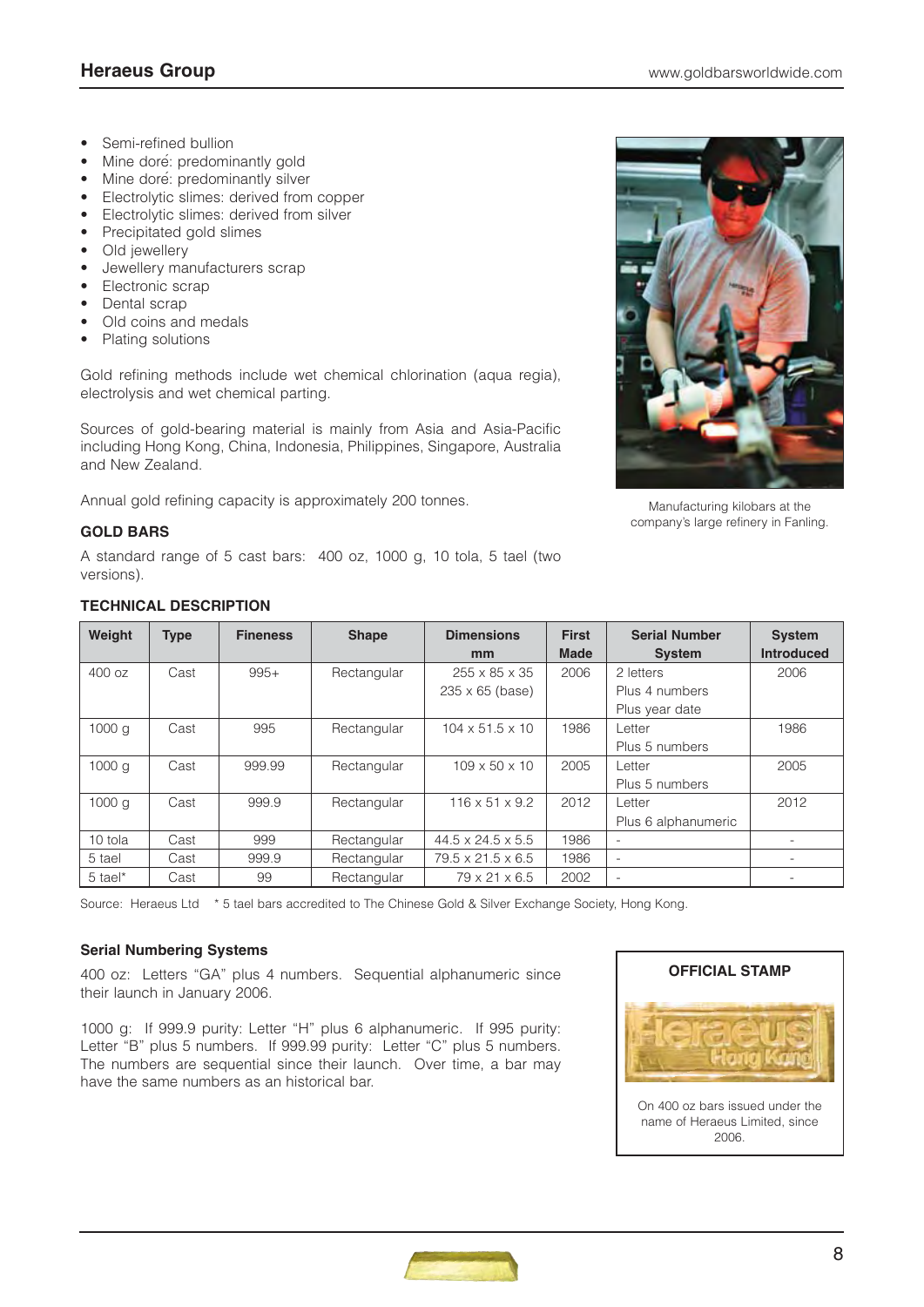## **HISTORY OF GOLD BAR MANUFACTURE**

Heraeus Limited launched 3 cast bars in 1986: 1000 g, 10 tola and 5 tael.

In 2002, the company was authorised by The Chinese Gold & Silver Exchange Society to produce 5 tael cast bars that also incorporate approved Exchange Society stamps.

In 2005, 1000 g bars with a millesimal purity of 999.99 were launched. Although this high purity gold is produced in irregular forms and shapes for industrial customers by several accredited refiners, Heraeus Ltd is understood to be the first to issue a standard rectangular bar with precise dimensions at 999.99 purity.

In 2006, London Good Delivery "400 oz" bars were manufactured for the first time.

## **TRADE COMMUNICATION**

Enquiries by gold dealers and industrial customers should be directed to the companies in Hong Kong.

#### **Heraeus Limited Heraeus Metals Hong Kong Limited**

30 On Chuen Street Room 2111-2113.21/F On Lok Tsuen **Peninsula Square** Fanling 18 Sung On Street New Territories **Hunghom**, Kowloon Hong Kong Hong Kong

Tel: +852-2675 1200 Tel: +852-2773 1733 Fax: +852-2682 3220 Fax: +852-2773 1090 Email: hlh@heraeus.com.hk Email: tradinghk@heraeus.com

Website: www.heraeus.com.hk

## **EXAMPLES OF GOLD BARS**



5 tael





Refined gold sponge.



10 tola 1000 g

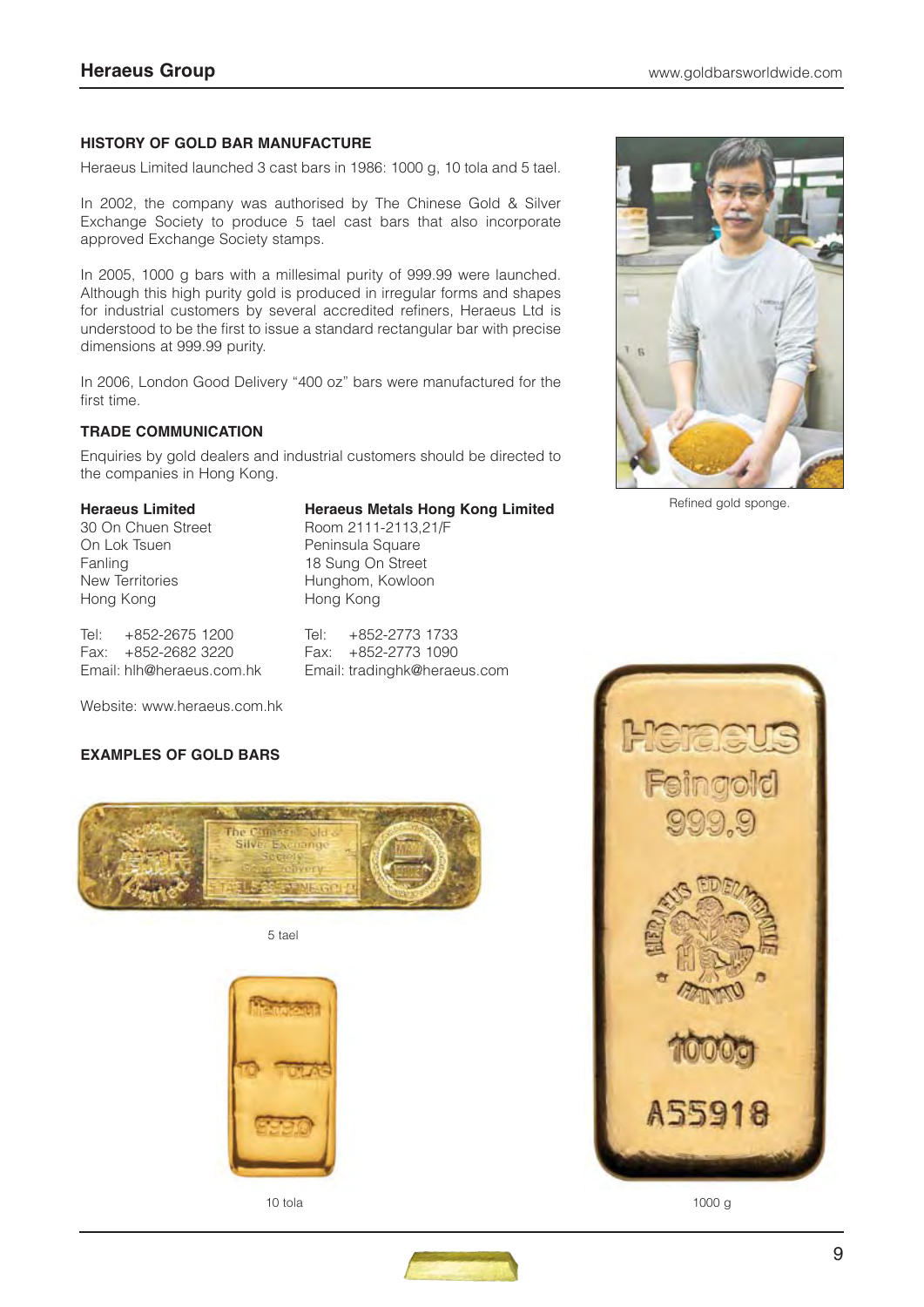## **HERAEUS PRECIOUS METALS NORTH AMERICA LLC – USA**

#### **LOCATION**

Gold refining and the manufacture of bars and other precious metal products take place in Newark (New Jersey).

#### **OWNERSHIP**

Heraeus Precious Metals North America LLC is owned by Heraeus Holding GmbH & Co. KG, whose international headquarters are in Hanau, Germany.

## **ACCREDITATION**

1989 CME Group – Market Contract: COMEX

## **BACKGROUND**

Heraeus is a globally active precious metal and technology Group based in Hanau, near Frankfurt, and with deep roots in Germany. The company has been family-owned for more than 160 years. Our business groups cover precious metals, materials and technologies, sensors, biomaterials, medical, dental, and pharmaceutical products, quartz glass, and specialty light sources.

The Heraeus Group has been active in North America since 1903, when it acquired a substantial shareholding in an important precious metals company, Baker & Co. This company was managed by Charles Engelhard, founder of the Engelhard group and brother-in-law of Dr. Wilhelm Heraeus, Head of the Heraeus Group at that time.

The company's Newark (New Jersey) refinery was opened in 1989.

Apart from the Newark refinery, Heraeus Precious Metals North America LLC operates manufacturing facilities in Conshohocken (Pennsylvania) and a platinum group metal refinery in Santa Fe Springs (California).

Number of employees: 1,850

## **GOLD SERVICES**

Heraeus Precious Metals North America focuses on:

- (1) Gold refining and the recycling of scrap
- (2) Gold products for the jewellery industry
- (3) Gold products for the electronics industry
- (4) Gold bars

#### **GOLD REFINING AND RECYCLING OF SCRAP**

Heraeus Precious Metals North America LLC normally accepts the following gold-bearing materials for refining to specified purities up to 999.9:

- Semi-refined bullion
- Mine doré: predominantly gold
- Mine doré: predominantly silver
- Precipitated gold slimes
- Loaded carbon
- Old jewellery
- Jewellery manufacturers scrap
- Electronic scrap
- Dental scrap
- Old coins and medals



Heraeus Incorporated opened its refinery in Newark in 1989.



The company manufactures kilobars to a fineness of 999.9.



Gold granules for the jewellery industry.

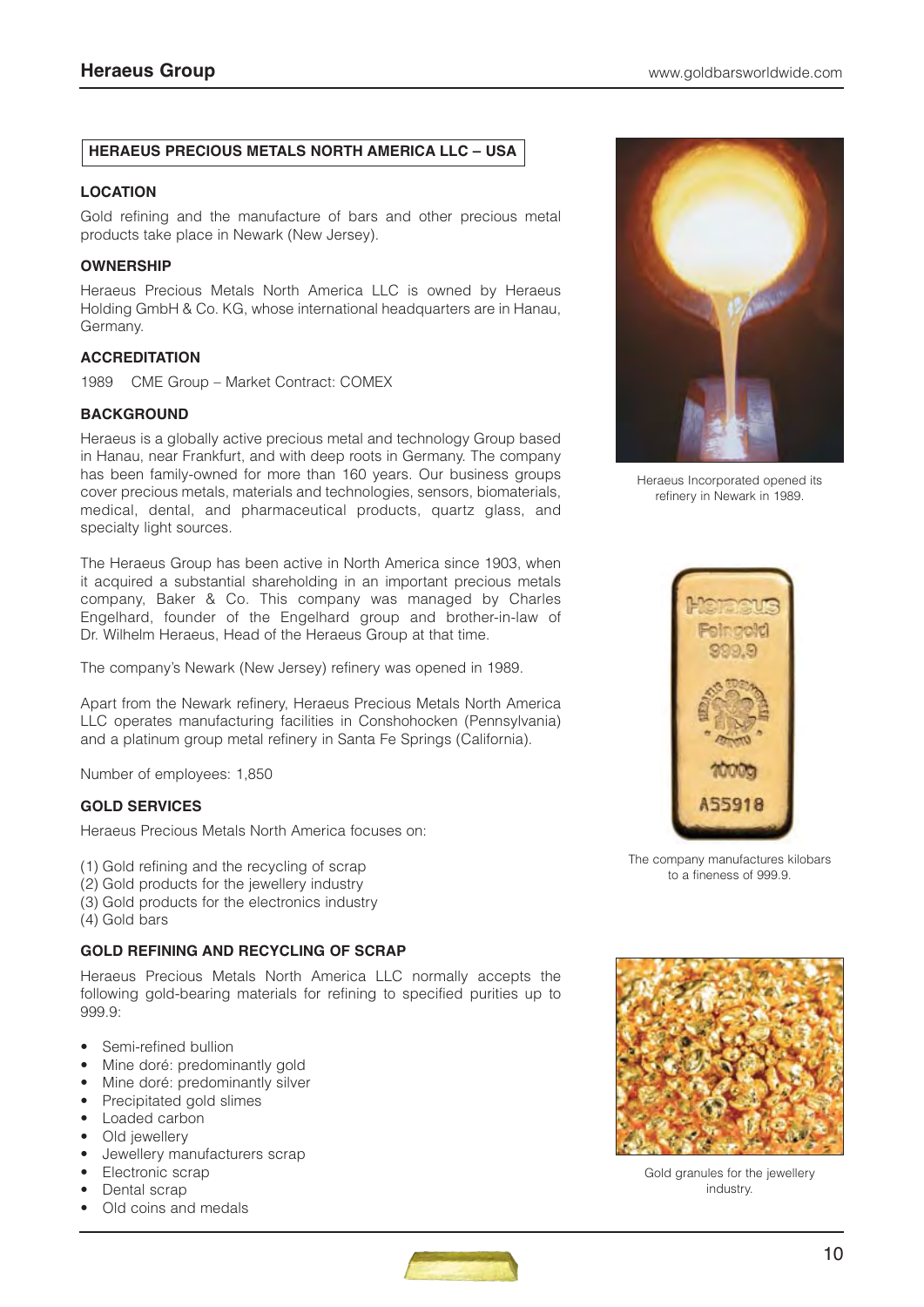Gold refining method: electrolysis.

## **GOLD BARS**

Two cast bars: 1000 g and 100 oz

## **GOLD BARS – TECHNICAL DESCRIPTION**

| Weight            | <b>Type</b> | <b>Fineness</b> | <b>Shape</b> | <b>Dimensions</b>                   | <b>First</b> | <b>Serial Number</b> | <b>System</b>     |
|-------------------|-------------|-----------------|--------------|-------------------------------------|--------------|----------------------|-------------------|
|                   |             |                 |              |                                     | <b>Made</b>  | <b>System</b>        | <b>Introduced</b> |
| 1000 <sub>q</sub> | Cast        | 999.9           | Rectangular  | $110 \times 48 \times 10$ mm        | 1989         | Letter               | 1989              |
|                   |             |                 |              |                                     |              | Plus 5 numbers       |                   |
| 100 oz            | Cast        | 999.5, 999.6,   | Rectangular  | $5.7/16" \times 2.7/8" \times 3/4"$ | 1991         | Letter               | 1989              |
|                   |             | 999.7, 999.8,   |              |                                     |              | Plus 5 numbers       |                   |
|                   |             | 999.9           |              |                                     |              |                      |                   |

Source: Heraeus Precious Metals North America LLC

## **Serial numbering system**

1000 g: Letter "E" plus 5 numbers. Sequential since their launch in 1989. Over time, a bar may have the same numbers as an historical bar.

1000 g bars were first manufactured by Heraeus Incorporated in 1989. The bars incorporate the international official stamp of the Heraeus group which depicts a hand holding a bouquet of flowers. The serial numbering system has remained the same since 1989.

## **TRADE COMMUNICATION**

Enquiries relating to trading of precious metals should be directed to the company's trading division in New York:

## **Heraeus Metals New York LLC**

540 Madison Avenue, 16th Floor New York NY 10022 USA

Tel: +1-212-752 2180 Fax: +1-212-752 7141 Email: tradingny@heraeus.com

Website: www.heraeus-trading.com

Enquiries relating to gold refining and gold bar manufacture should be directed to the company's refinery in Newark (New Jersey):

## **Heraeus Precious Metals North America LLC**

65 Euclid Avenue Newark NJ 07105-4527 **USA** 

Tel: +1-973-817 7878 Fax: +1-973-578 2786 Email: refiningnj@heraeus.com

Website: www.heraeus.com



Heraeus 100 oz bars have been COMEX Good Delivery since 1989.



Heraeus Group minted bars range from 1 g to 100 g.